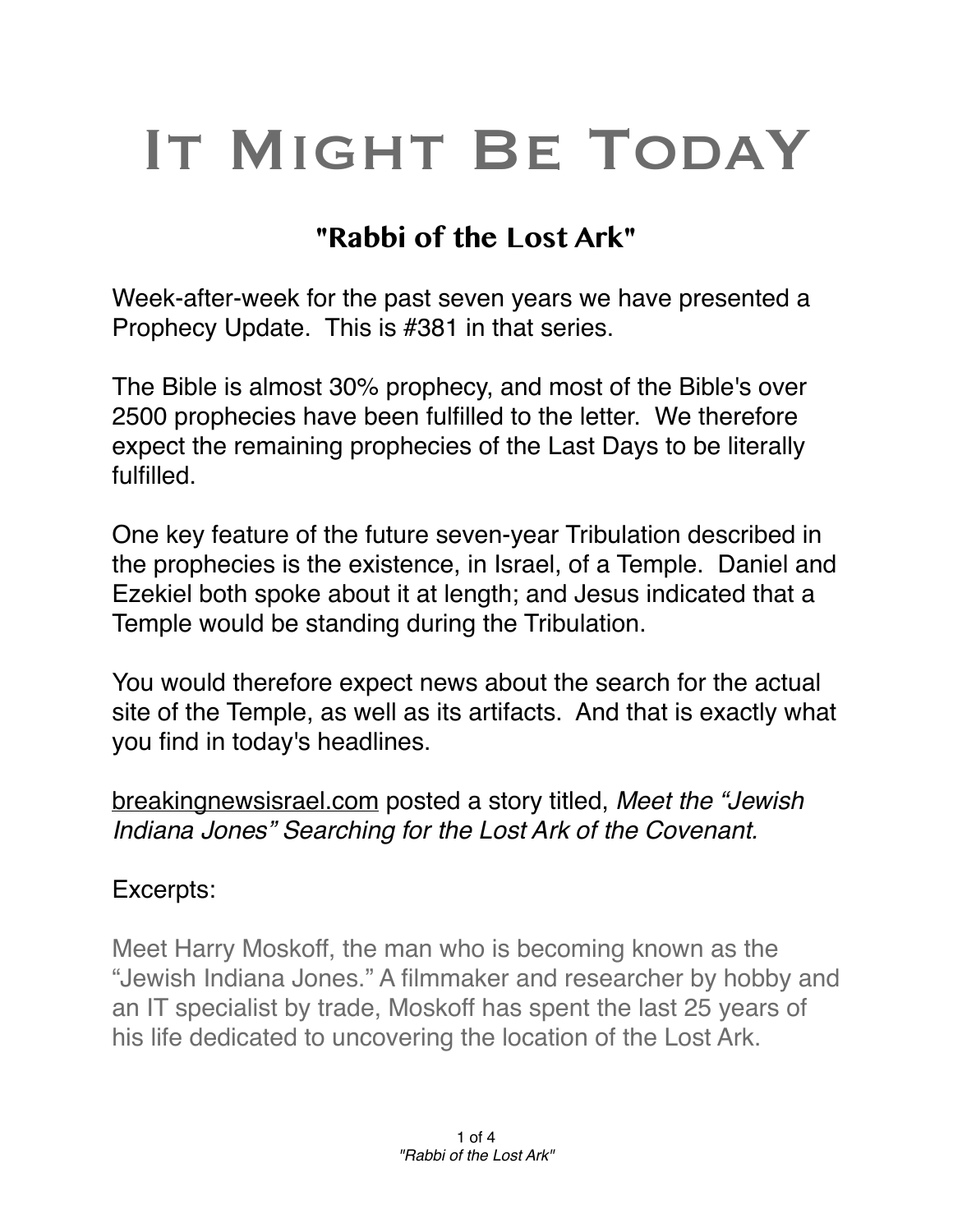The Ark was last seen in 586BC when the Babylonians conquered Jerusalem and destroyed the First Temple. What happened to the Ark remains unknown until today.

Moskoff believes that he is getting closer to finding the true location of where the Ark is buried – right under the Temple Mount itself. His "Moskoff Theory" explains that where we believe the location of the Holy of Holies is – the current location of the Dome of the Rock – is in fact wrong.

Based on historical, archaeological, topographical and biblical evidence, the Moskoff Theory states (in simple terms) that when we find the true location of the Holy of Holies, the Ark of the Covenant may very well be found in a secret chamber built directly underneath, in a room built for it by King Solomon, who foresaw the destruction of the Temple. He Designed this underground Temple room to hide and protect the Ark for future generations until the advent of the Third Temple.

Moskoff explained that after researching various theories by wellknown historians who claim to know the exact location of the Jewish Temples and where various features, such as the altar, stood, he realized that "they all cancelled each other out."

"I found in one theory that some things just didn't make sense with the original topography of the mountain. It didn't jive," he said. "So I went to another famous theory and found that things didn't make sense from a scriptural perspective."

"What made me pursue with interest the Lost Ark was a book published in 1982 called 'In the Shadow of the Temple' by the great Israeli archaeologist Meir Ben-Dov. That book changed my whole perspective," Moskoff said.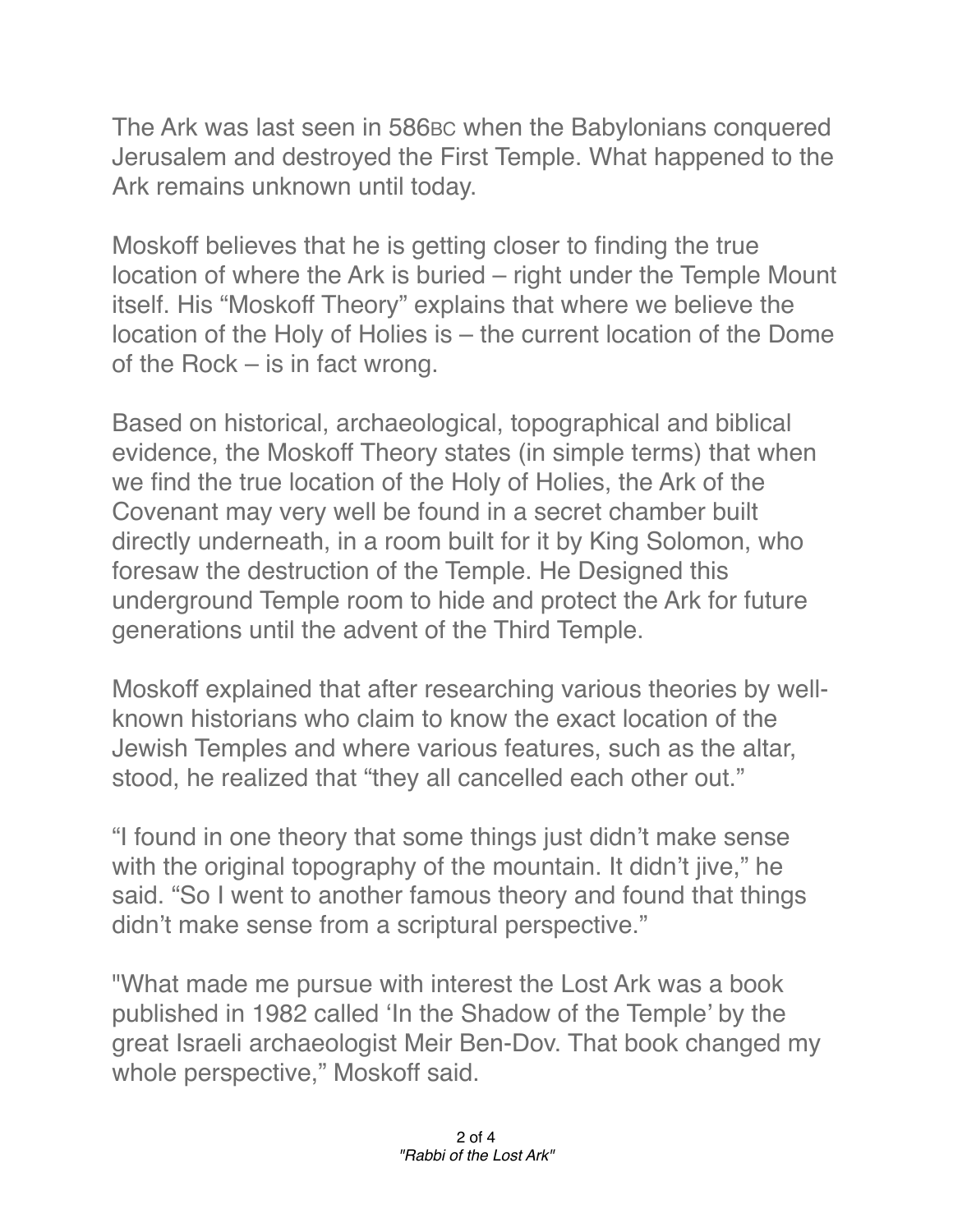In his book, Ben-Dov recalls the discovery of a tunnel spoken about in Jewish scripture that was used by ritually impure priests. The tunnel is said to run directly under the Temple Mount.

"The tunnel ran to the south under the Mount into a ritual bath with a fire and bathroom. This place is described in the Talmud. He (Ben-Dov) found that tunnel and it exists today, described in the exact same way," Moskoff said.

"This tunnel was blocked up 150 years ago and it is clear that the original finders wanted it to remain closed. Over 2000 years old, the tunnel exists in complete form. If we go through that tunnel it would lead us to the exact location of the Temple because we know from scripture where it surfaced."

"Following the tunnel would either prove or disprove the Moskoff Theory! It would tell us the exact place of the altar, Holy of Holies and the location of the Ark," he explained.

http://www.breakingisraelnews.com/28030/meet-the-jewish-indiana-jones-searching-for-the-lost-ark-ofthe-covenant-jerusalem/#hcI3582O2WhceSSK.99

I have no clue if Moskoff is on the right track. I'm simply showing, as we do each week, that prophecy is in the news - just as you'd expect.

There **will** be a Temple in the future Tribulation period. The church won't be on the earth for any portion of the seven-year Tribulation. Jesus promised to come to resurrect the dead believers and to rapture those who are alive.

His coming for the church is presented in the Bible as being imminent - meaning, at any moment, with no signs necessary for Him to come.